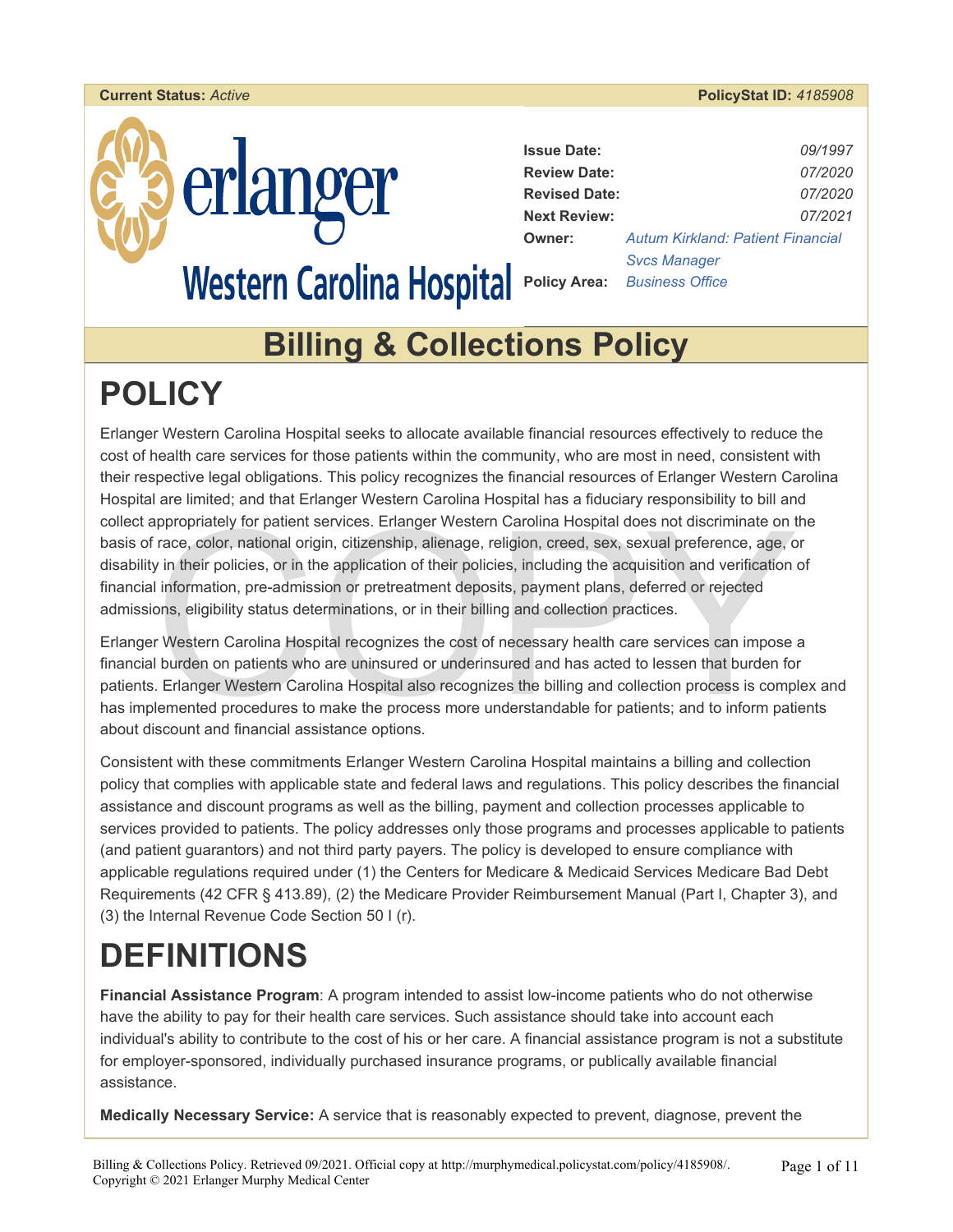worsening of, alleviate, correct, or cure conditions that endanger life, cause suffering or pain, cause physical deformity or malfunction, threaten to cause or to aggravate a handicap, or result in illness or infirmity. Medically necessary services shall include inpatient and outpatient services as mandated under Title XIX of the Federal Social Security Act.

**Elective:** Those services that, in the opinion of a physician, are not medically necessary or can be safely postponed.

**Emergency Care:** Immediate care which is necessary in the opinion of a physician to prevent putting the patient's health in serious jeopardy, serious impairment to bodily functions or serious dysfunction of any organs or body parts.

**Non-Covered Services**: Non-medical services, such as social, educational, and vocational services; cosmetic surgery; self- administered medications.

**Primary Care**: Primary care consists of health care services customarily provided by general practitioners, family practitioners, general internists, general pediatricians, and primary care nurse practitioners or physician assistants, for purposes of prevention, diagnosis, or treatment of acute or chronic disease or injury, but excludes ancillary services and maternity care services.

**Estimate of Patient Liability:** An expected out-of-pocket dollar amount provided to the patient based on the patient's specific procedure, attending physician and insurance plan. An estimate should not be interpreted as an exact or final cost.

specific procedure, attending physician and insurance plan. An estimate should not be interpret<br>or final cost.<br>bt: Accounts that have been determined to be uncollectible because the patient has been unwil<br>their medical car **Bad Debt:** Accounts that have been determined to be uncollectible because the patient has been unwilling to pay for their medical care.

**Household Financial Income:** Household Financial Income as measured against annual Federal Poverty Guidelines includes, but is not limited to the following:

- Annual household pre-tax job earnings
- Unemployment compensation
- Workers' Compensation
- Social Security and Supplemental Security Income
- Veteran's payments
- Pension or retirement income
- Other applicable income to include, but not limited to, rents, alimony, child support, and any other miscellaneous source

**Third Party Insurers**: Any party insuring payment on behalf of a patient to include but not limited to: insurance companies, Workers' Compensation, governmental plans such as Medicare and Medicaid, State/ Federal Agency plans, Victim's Assistance, etc., or third-party liability resulting from automobile or other accidents.

**Uninsured:** Patients who are not covered under an insurance health plan, Workers' Compensation, governmental plans such as Medicare and Medicaid, State/Federal Agency plans, Victim's Assistance, etc., or third-party liability resulting from automobile or other accidents.

**Underinsured**: Patients covered by a source of third party funding, but at risk of high out-of-pocket expenditures due to their plan benefits package. This may include, but is not limited to, high deductible plans, high coinsurance/copay plans, low per diem policies, etc.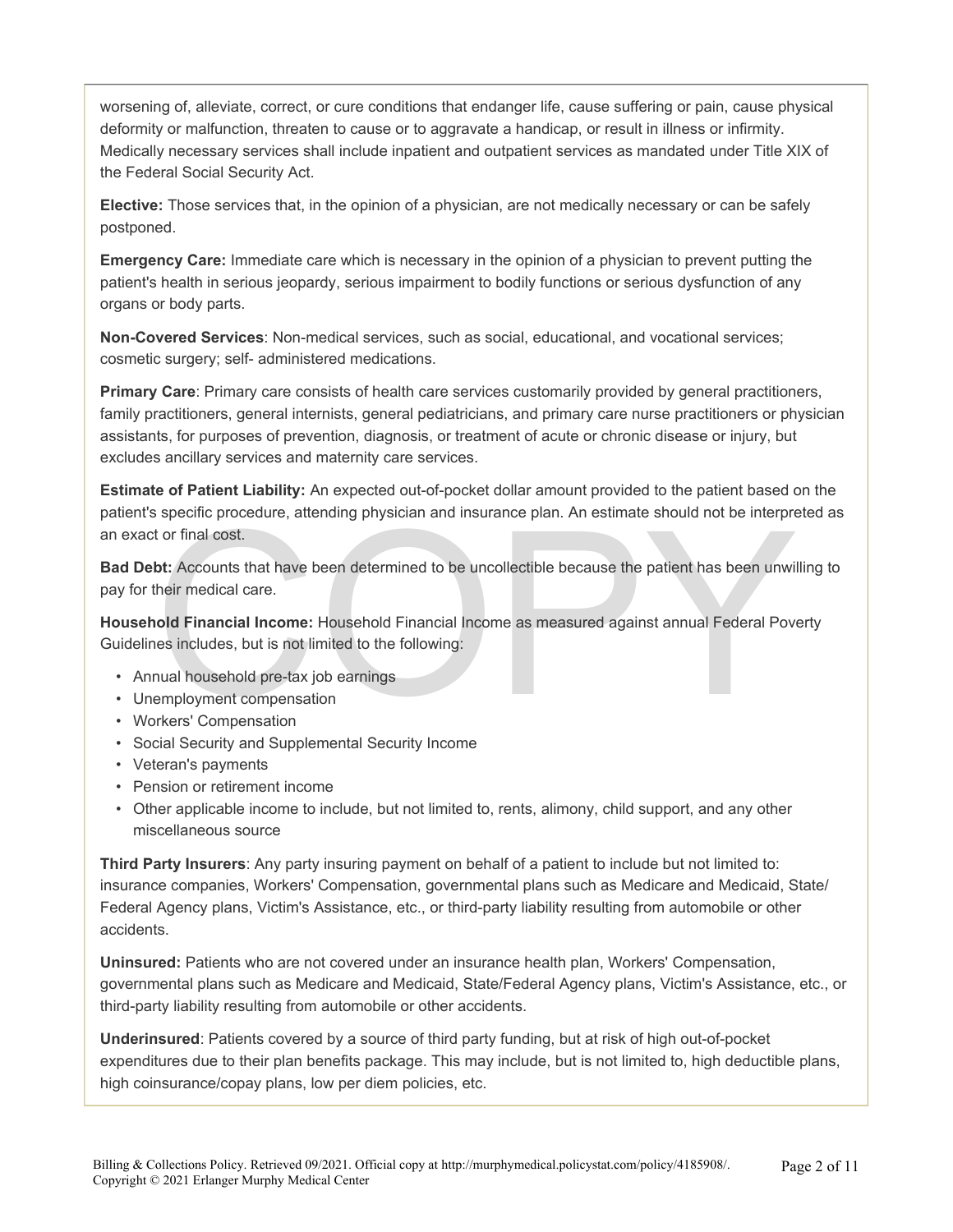### **Delivery of Health Care Services**

Erlanger Western Carolina Hospital evaluates the delivery of health care services for all patients who present for services in the Emergency Department regardless of their ability to pay. The urgency of treatment associated with each patient's presenting clinical symptoms will be determined by a medical professional in accordance with local standards of practice, national and state clinical standards of care, and the hospital medical staff policies and procedures. It is important to note that classification of patients' medical condition is for clinical management purposes only, and such classifications are intended for addressing the order in which physicians should see patients based on their presenting clinical symptoms. These classifications do not reflect medical evaluation of the patient's medical condition reflected in final diagnosis. Erlanger Western Carolina Hospital also complies with the federal Emergency Medical Treatment and Active Labor Act (EMTALA) by conducting a medical screening examination to determine whether an emergency medical condition exists when required by that law. *Refer to* Erlanger Western Carolina Hospital *EMTALA Compliance Policy.* 

Clinical and financial considerations as well as the benefits offered by private insurance or government programs may affect the timing of, or access to, non-emergent or non-urgent health care services (i.e., elective services). Such services may be delayed or deferred based on consultation with the hospital's clinical staff and, if necessary, and if so available, the patient's healthcare provider. Erlanger Western Carolina Hospital may decline to provide a patient with non-emergent, non-urgent services in those cases when a payment source cannot be identified.

I may decline to provide a patient with non-emergent, non-urgent services in those cases when<br>t source cannot be identified.<br>ents covered by private insurance or government programs, patient choices related to the delives<br> For patients covered by private insurance or government programs, patient choices related to the delivery of, and access to, care are often defined in the insurance plan's or the government program's coverage guidelines.

For patients who are uninsured, Erlanger Western Carolina Hospital will work with patients to find a Financial Assistance Program that may cover some or all of their unpaid hospital bill(s).

For those patients with private insurance, Erlanger Western Carolina Hospital must work through the patient and the insurer to identify what services may be covered by the patient's insurance policy. For patients seeking non-emergent and non-urgent services, it is the patient's responsibility to know what services will be covered prior to seeking care.

For insured patients with very large balances owed after insurance adjudicates, Erlanger Western Carolina Hospital offers Hardship Settlements and/or longer-termed payment plans to assist with patient financing needs.

#### A. **Emergency and Urgent Care Services**

Erlanger Western Carolina Hospital complies with Federal EMTALA laws and State Regulations supporting a patient's right to emergency medical treatment. Any patient who comes to Erlanger Western Carolina Hospital will be evaluated as to the level of emergency or urgent care services without regard to the patient's identification, insurance coverage, or ability to pay. Additional information is available in the Erlanger Western Carolina Hospital *EMTALA Compliance Policy* and is available upon request in the Emergency Department.

#### **Emergency Level Services include:**

Medically Necessary services provided after the onset of a medical condition, whether physical or mental, manifesting itself by symptoms of sufficient severity including severe pain, that the absence of prompt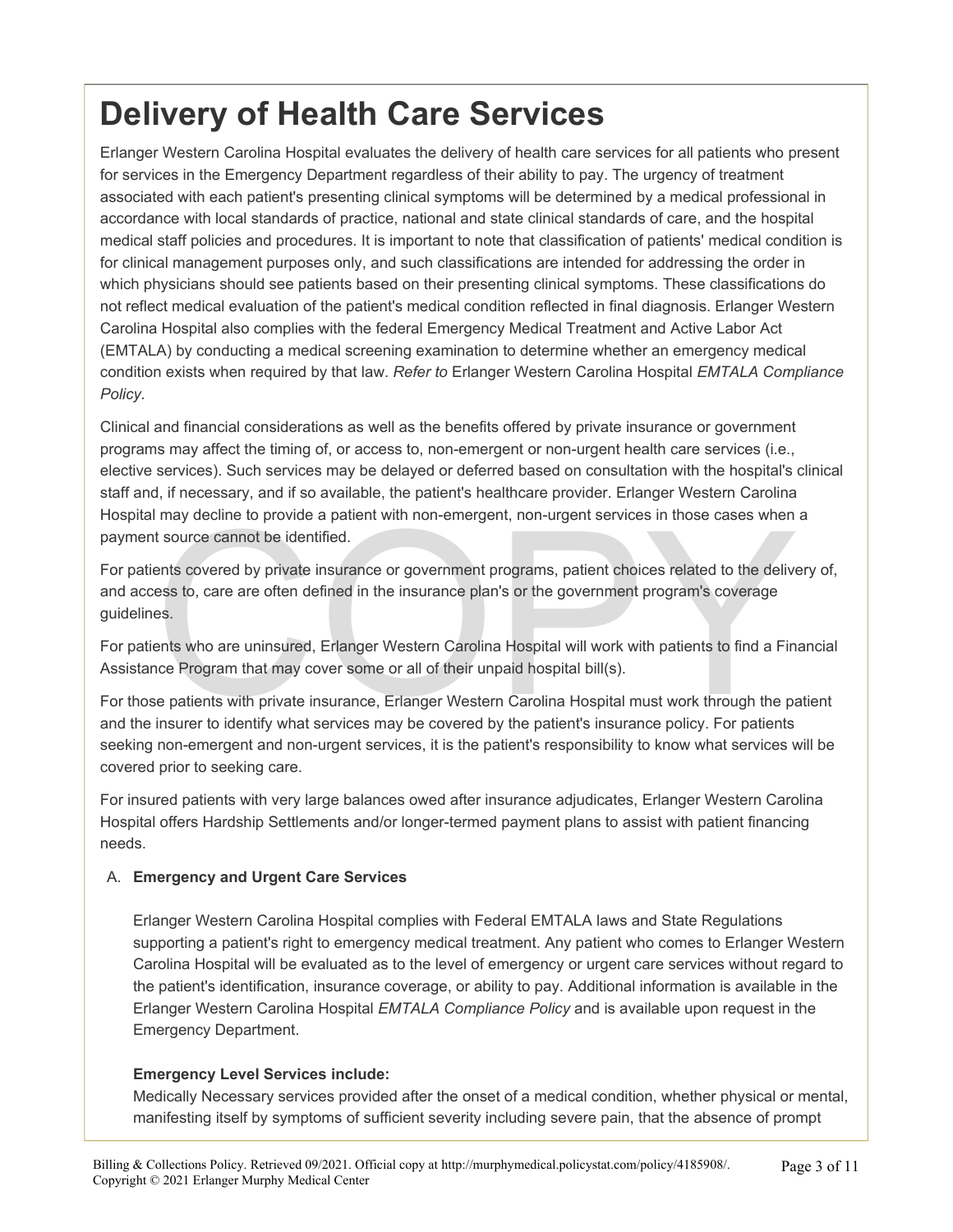medical attention could reasonably be expected by a prudent layperson who possesses an average knowledge of health and medicine to result in placing the health of the person or another person in serious jeopardy, serious impairment to body function or serious dysfunction of any body organ or part or, with respect to a pregnant woman, as further defined in section 1867(e) (1) (B) of the Social Security Act, 42 U.S.C. § 1295dd (e) (l) (B). A medical screening examination and any subsequent treatment for an existing emergency medical condition or any other such service rendered to the extent required pursuant to the federal EMTALA (42 USC 1395(dd) qualifies as an Emergency Level Service.

#### **Urgent Care Services include:**

Medically Necessary services provided after sudden onset of a medical condition, whether physical or mental, manifesting itself by acute symptoms of sufficient severity (including severe pain) that a prudent layperson would believe that the absence of medical attention within 24 hours could reasonably expect to result in: placing the patient's health in jeopardy, impairment to bodily function, or dysfunction of any bodily organ or part. Urgent Care Services are provided for conditions that are not life threatening and do not pose a high risk of serious damage to an individual's health, but prompt medical services are needed.

#### B. **Non-Emergent, Non-Urgent Services:**

Experiment and the patient's coverage options. Elective Services can be medically necessary services the meet the definition of Emergency Level services or Urgent Care Services defined above. Typic se services are either p For patients who either (1) arrive at Erlanger Western Carolina Hospital seeking non-emergent or nonurgent level care or (2) seek additional care following stabilization of an emergency medical condition, Erlanger Western Carolina Hospital may provide elective services after consulting with clinical staff and reviewing the patient's coverage options. Elective Services can be medically necessary services that do not meet the definition of Emergency Level services or Urgent Care Services defined above. Typically, these services are either primary care services or medical procedures scheduled in advance by the patient or by their health care provider (hospital, physician office, other).

### **Collection of Information on Patient Coverage and Financial Resources**

#### A. **Patient Obligations:**

Prior to the delivery of any health care services (except for cases requiring Emergency Level Services or Urgent Care services), the patient is expected to provide timely and accurate information on their insurance status, demographic information, changes to their family income or insurance status, and information on any deductibles or co-payments that are owed based on their existing insurance or financial program's payment obligations. The detailed information may include:

- 1. Full name, address, telephone number, date of birth, social security number (if available), current health insurance coverage options, citizenship, residency information, and the patient's applicable financial resources that may be used to pay their bill;
- 2. Full name of the patient's guarantor, their address, telephone number, date of birth, social security number (if available), current health insurance coverage options, and their applicable financial resources that may be used to pay for the patient's bill; and
- 3. Other resources that may be used to pay their bill, including other insurance programs, motor vehicle or homeowners insurance policies if the treatment was due to an accident, worker's compensation programs, and student insurance policies, among others.

It is ultimately the patient's obligation to keep track of and timely pay their unpaid hospital bill, including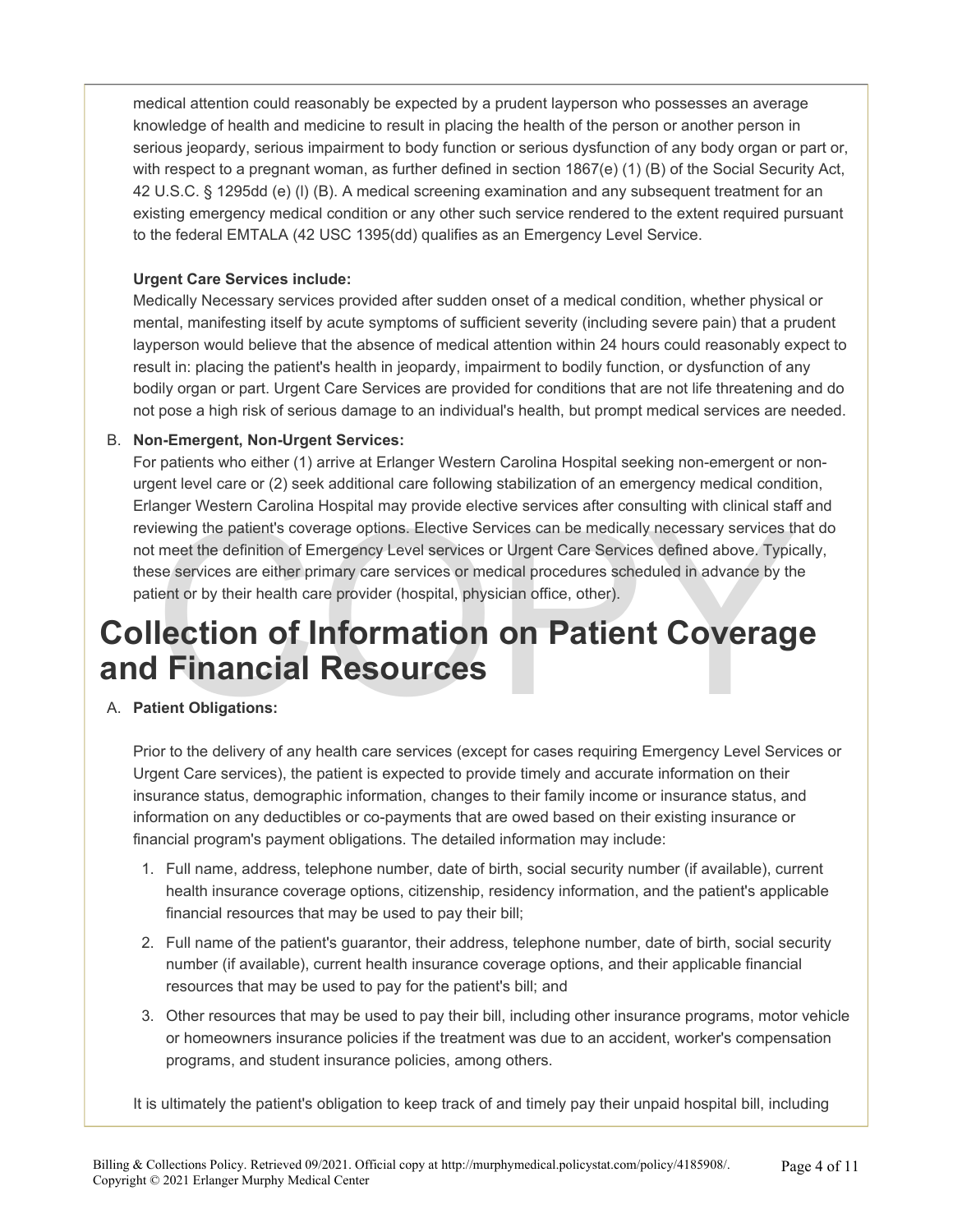any existing co-payments and deductibles. The patient is further required to inform either his/her current health insurer (if insured) or the government agency that determined the patient's eligibility status in a government program (if participating) of any changes in family income or insurance status.

#### B. **Hospital Obligations:**

Erlanger Western Carolina Hospital will make all reasonable and diligent efforts to collect the patient's insurance and other information to verify coverage for the health care services to be provided. These efforts may occur during the scheduling of services, during pre-registration, while the patient is admitted in the hospital, upon discharge, or during the collection process which may occur for a reasonable time following discharge. This information may be obtained prior to the delivery of any non-emergent and nonurgent health care services (i.e., elective procedures as defined in this *Billing and Collections Policy*). Erlanger Western Carolina Hospital will defer any attempt to obtain this information during the delivery of any EMTALA level emergency or urgent care services, if the process to obtain this information will delay or interfere with either the medical screening examination or the services undertaken to stabilize an emergency medical condition.

If the patient or guarantor/guardian is unable to provide the information needed, and the patient consents, Erlanger Western Carolina Hospital will make reasonable efforts to contact relatives, friends, guarantor/ guardian, and the third party for additional information.

Erlanger Western Carolina Hospital maintains all information in accordance with applicable federal and state privacy and security laws.

## **Policy**

Example the since party text distinct intermals of the accordance with applicable federal<br>anger Western Carolina Hospital maintains all information in accordance with applicable federal<br>te privacy and security laws.<br>Transl Erlanger Western Carolina Hospital generally expects patients or their third party payers to pay in full for services provided. Erlanger Western Carolina Hospital will bill third party payers in accordance with the requirements of applicable law, contracts with third party payers or applicable billing guidelines. Patients are also responsible for charges that are not paid by a third party payer within a reasonable time frame or for any balances that exist after payment by the third party payer. Patients who seek services (other than emergency services) may be requested to pay in advance for services that will not be covered by third party payers, including co-payments and deductibles related to covered services. The patient's failure to pay or make satisfactory financial arrangements will render the account delinquent. The hospital reserves the right to take collection actions as permitted by law concerning balances due from either the patient or third party insurers.

## **Pre Service**

Erlanger Western Carolina Hospital is committed to helping patients understand and manage the cost of services they receive before those services are delivered. To help patients prepare for and manage the cost of care they receive, a registration team member may perform pre-service review steps to ensure all information collected is accurate. Accurate information is critical to avoid billing issues and to ensure insurance benefits can be accessed to minimize out-of-pocket expenses.

Before non-emergency services are delivered or **after** emergency conditions have been stabilized, the registration team may perform the following activities:

• Validate and Protect Patient Identity – to protect medical and financial information, Erlanger Western Carolina Hospital may use commercially available data sources to validate the accuracy of names and addresses. To receive non-emergency services, Erlanger Western Carolina Hospital may ask the patient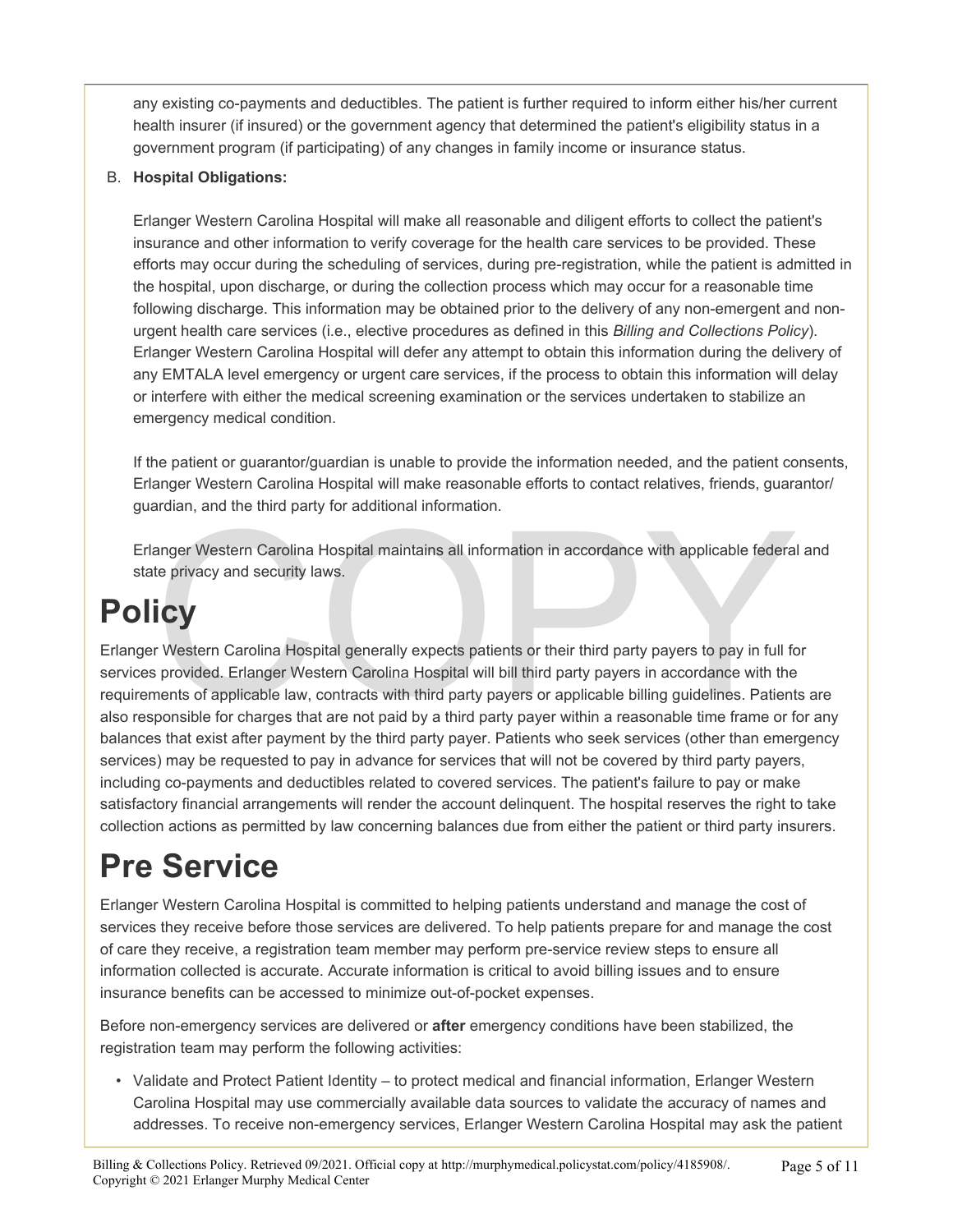or guarantor for photo ID and may include a copy of your photo ID with your medical record.

- Verify Insurance Benefits based on information provided by patients and guarantors, Erlanger Western Carolina Hospital may use our data systems to communicate with insurance companies to verify eligibility and benefits. If insurance information is not provided, Erlanger Western Carolina Hospital may check with the major insurance companies and applicable state Medicaid program to check for coverage.
- Verify Medical Necessity not all services are covered by insurance policies. To minimize cost associated with services not covered by insurance Erlanger Western Carolina Hospital may verify the appropriateness of per-service diagnosis and procedure codes so that patients can make an informed decisions about receiving the recommended services.
- Obtain Prior Authorizations If the services to be provided require prior authorization from an insurance company, Erlanger Western Carolina Hospital will attempt to secure that authorization from your insurance company. Each patient is responsible for making sure his/her insurance benefits will cover the cost of services to be provided. If Erlanger Western Carolina Hospital is unable to obtain proper authorization, patients may be responsible for the cost of services delivered.
- Identify Open Bad Debt Accounts if the patient or guarantor has previously unpaid accounts that have not been enrolled in a payment plan, those balances may be required to be paid in full or paid in part and enrolled in our payment plan.
- Produce an Estimate of Patient Liability to help patients make informed health care purchasing decisions, an estimate of service costs and patient liabilities may be provided. Erlanger Western Carolina Hospital will use all data described in this section to estimate out-of-pocket expenses based on specific insurance benefits, prior authorization requirements and any open prior accounts.
- In the event that our registration team is unable to identify coverage for services to be provided, patients may be referred to a financial counselor.
- Patients will be asked to pay all or a portion of the estimated co-pays, co-insurance amounts and/or deductible amounts. If the patient is uninsured, a percentage of gross charges may be requested.
- spiral will use all data described in this section to estimate out-or-pocket expenses based on spiral will use all data described in this section to estimate out-or-pocket expenses based on spiral variance benefits, prior • Our pre-service financial clearance process is designed to help patients manage unexpected costs associated with health care services. Erlanger Western Carolina Hospital also provides payment options to help patients manage balances within their budgets.

### **Financial Assistance Programs**

Erlanger Western Carolina Hospital patients may be eligible for free or reduced cost of health care services through various State Programs, or the Hospital Financial Assistance Program based on the patient's financial circumstances.

Refer to *the* Erlanger Western Carolina Hospital *Financial Assistance Policy* for more detail*.* 

## **Hardship Settlement**

This program is designed to assist North Carolina, Tennessee, and Georgia residents who have had a catastrophic medical event regardless of their insurance coverage that has resulted in very large hospital bills in comparison to their financial resources. Patients who have incurred a balance after all insurance or thirdparty payments that is greater than 10% of their total household financial resources may be eligible for a Hardship Settlement discount. Patients seeking a hardship settlement should inquire about this program by calling the customer service department after receiving their first balance due statement.

# **Billing and Collection Process**

A. **General**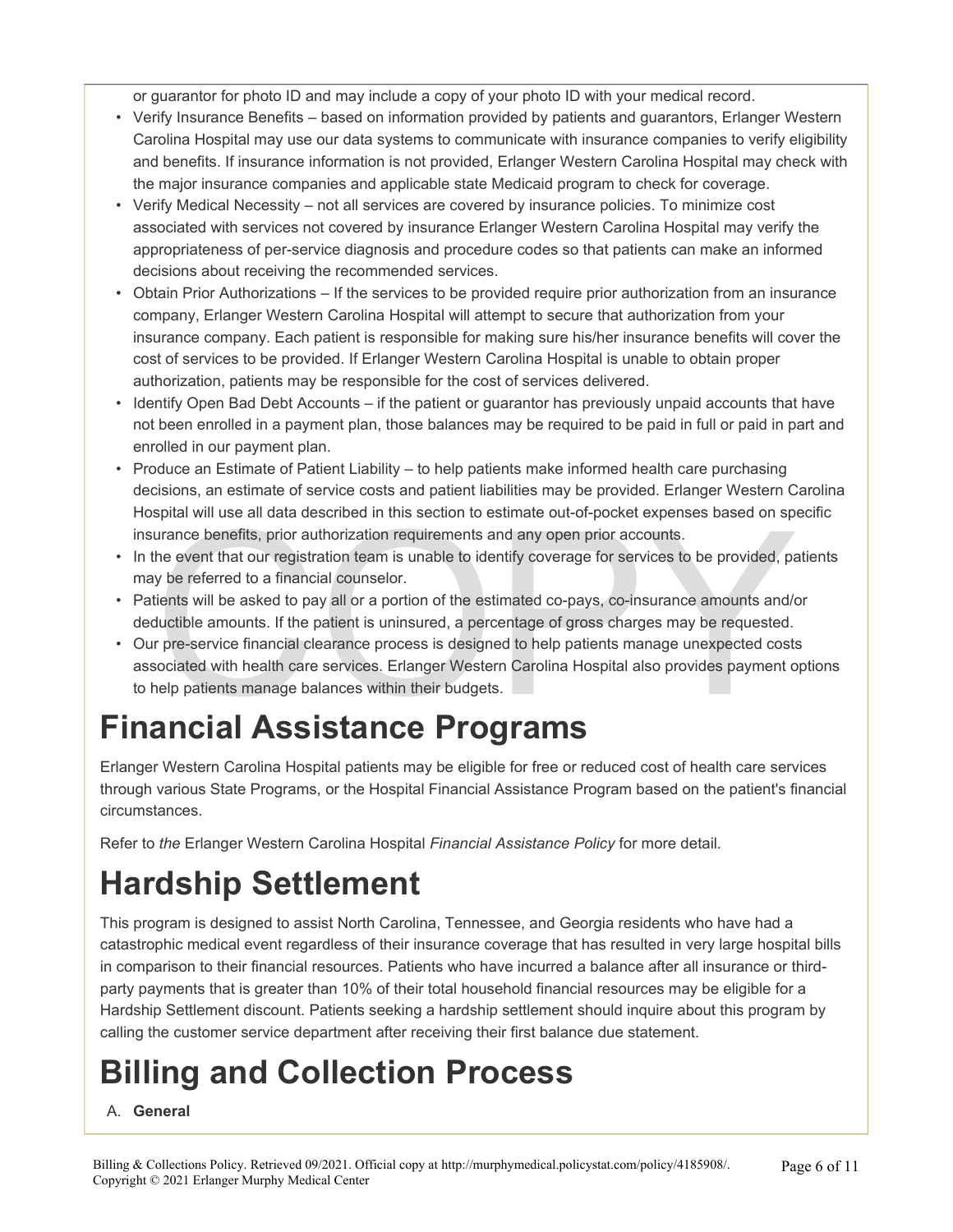Erlanger Western Carolina Hospital uses the same reasonable efforts and follows the same reasonable process for collecting amounts due for services provided to all patients, including insured, underinsured or uninsured patients. Collection activities may occur during the pre-registration process and will continue until account resolution, a determination the account is uncollectible, or determination of eligibility for financial assistance. The collection process may include requests for deposits, payment plans or discretionary settlements. The collection process may involve the use of outside collection agencies which may include reporting the outstanding balance to credit reporting agencies. The collection process is documented in the patient's account files accessible to the hospital and its business associates involved in the collections process. (Collection will not, however, be pursued against patients who fall within populations exempt from collection action by law.)

Erlanger Western Carolina Hospital will make reasonable and diligent efforts to investigate whether a third party resource may be responsible for the services provided by the hospital, including but not limited to: (1) a motor vehicle or home owner's liability policy, (2) general accident or personal injury protection policies, (3) worker's compensation programs, (4) student insurance policies. In accordance with applicable state regulations or the insurance contract, for any claim where reasonable and diligent efforts resulted in a recovery on the health care claim billed to a private insurer or public program, Erlanger Western Carolina Hospital will report the recovery and offset it against the claim paid by the private insurer or public program. If Erlanger Western Carolina Hospital has prior knowledge and is legally able, it will attempt to secure assignment on a patient's right to third party coverage (or settlement) on services provided due to an accident. Refer to Erlanger Western Carolina Hospital *Refund Policy* for more details.

#### B. **Collection Notices**

attempt to secure assignment on a patient's right to third party coverage (or settlement) on servided due to an accident. Refer to Erlanger Western Carolina Hospital *Refund Policy* for more of **llection Notices**<br>
anger We Erlanger Western Carolina Hospital has a fiduciary duty to seek payment for services it has provided from patients who are deemed able to pay. Erlanger Western Carolina Hospital reserves the right to utilize outside vendors to assist the facility and patients regarding balances due, process payment plans, etc. When a balance is owed by the patient, the payment is considered "Self-Pay" and payment in full is expected.

- An account is determined to be Self-Pay if any of the following are true:
	- There is no insurance on record.
	- All expected payments from the insurance carriers, Medicare and other third party payers have been paid.
	- A patient has not responded timely to requests for information/documentation needed to determine eligibility under Financial Assistance Policies.
	- Patient does not provide information requested from third party insurers to process claims
- All self-pay accounts process through specific statement cycles.
- A Plain Language Summary of the facility's Financial Assistance Policy appears on the back of selfpay patient statements.
- Because of the inherent delays and other issues with Medicaid eligibility processes, Erlanger Western Carolina Hospital may perform Medicaid eligibility checks on all Self-Pay accounts after discharge. If Medicaid coverage is identified, the account will be reclassified to Medicaid from Self-Pay and billed to Medicaid.
- All Self-Pay accounts will be sent a minimum of three statements spanning at least 90 days of time, with the last contact notifying the patient that if the bill remains unpaid, in 30 days they will be referred for additional collection actions.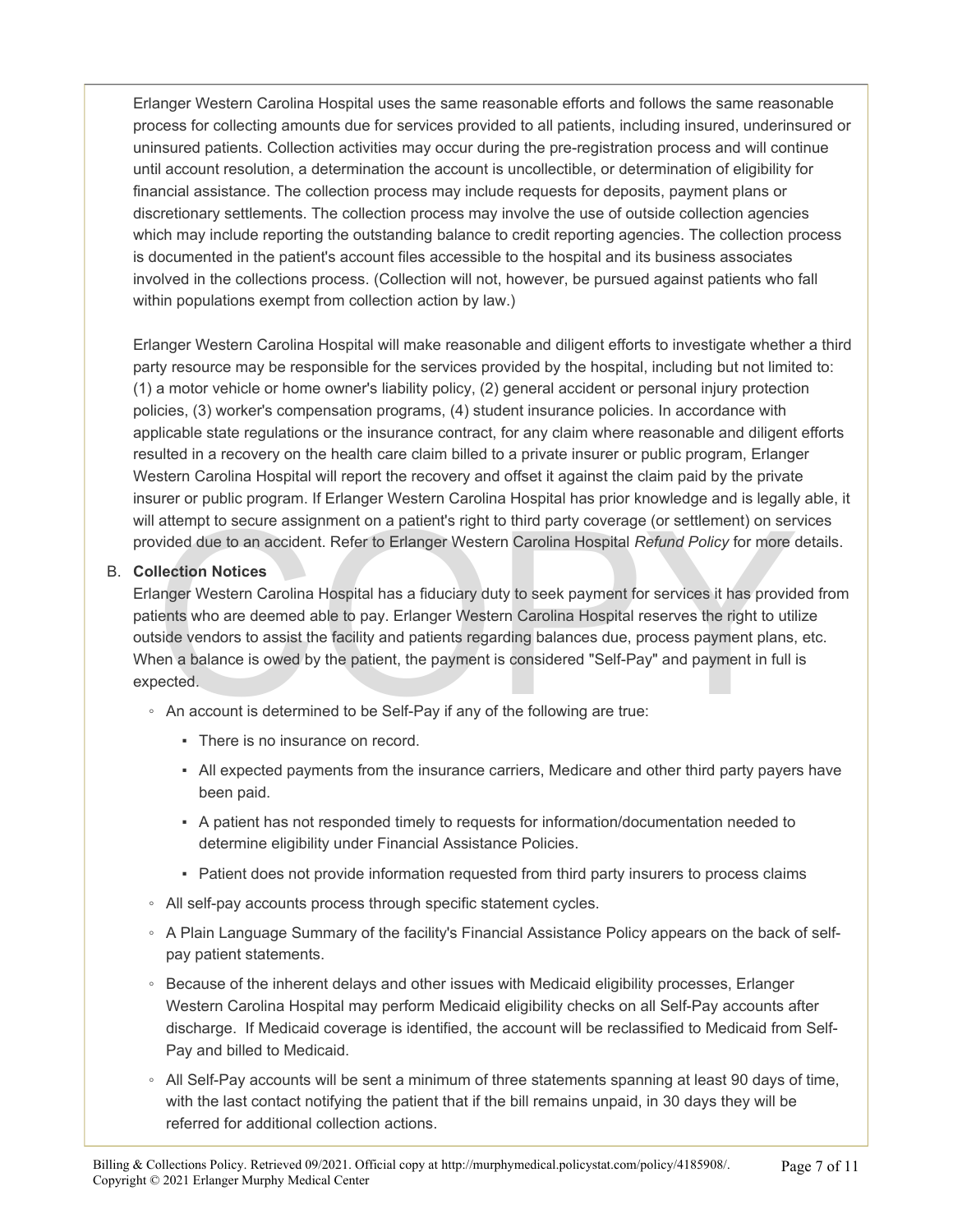- On any Self-Pay statement, notification is present that an itemized bill can be requested by contacting our Customer Service call center.
- Collection activity may include other notification methods that constitute a genuine effort to contact the party responsible for the obligation, including, for example, telephone calls, collection letters, personal contact notices, and computer notifications.
- For statements that have been returned as undeliverable, reasonable efforts will be made to determine an accurate mailing address using internal and external tools and resources. These efforts will be documented on each patient account. Refer to the Erlanger Western Carolina Hospital *Returned Mail Policy* for more details.
- Additional Collection Activity may include assignment of the account(s) a debt collection agency.

#### C. **Documentation of Collection Effort**

Patient financial records will be maintained by Erlanger Western Carolina Hospital as required by applicable law and in accordance with hospital policies.

Documentation will support billing and collection actions and will include all documentation of the hospital's collection effort including the bills, codes and letter templates, reports of telephone and personal contact, and any other efforts made. Such documentation is maintained until audit review by a federal and/or state agency of the fiscal year Cost Report in which the bill or account is reported or longer if required by law or internal policy. Refer to the Erlanger Western Carolina Hospital *Record Retention Policy*.

#### D. **Populations Exempt from Collection Activities**

- The Hanger of the Internal policy. Refer to the Erlanger Western Carolina Hospital Record Retention<br>Icy.<br>
Figure 1 out of the Erlanger Western Carolina Hospital Record Retention<br>
Patients who are enrolled in a public healt 1. Patients who are enrolled in a public health insurance program including but not limited to State Medicaid Plans are exempt from billing or collection action after the initial bill pursuant to state regulations subject to the following exceptions:
	- a. Erlanger Western Carolina Hospital may seek collection action against any patient enrolled in the above mentioned programs for their required co-payments and deductibles that are set forth by each specific program.
	- b. Erlanger Western Carolina Hospital may initiate billing or collection activities for a patient who alleges that he or she is a participant in a State Program that covers the costs of the services, but fails to provide proof of such participation. Upon receipt of satisfactory proof that a patient is a participant in a State Program, (including receipt or verification of signed application), Erlanger Western Carolina Hospital shall cease billing or collection activities.
	- c. rphy Medical Center may follow the Collections Process for items and services that are excluded from governmental coverage non-covered services.
- 2. Under the Hospital Financial Assistance Program, Erlanger Western Carolina Hospital will cease any collection activity against a patient who has applied for Financial Assistance. If the Financial Assistance Application is incomplete, the patient will be allowed a reasonable period of time to provide missing information. Refer to *the* Erlanger Western Carolina Hospital *Financial Assistance Policy* for more detail.
- 3. Erlanger Western Carolina Hospital and their agents shall not continue collection or billing on a patient balances that are part of a bankruptcy proceeding except to secure its rights as a creditor in the appropriate order.
- E. **Deposits and Payment Plans**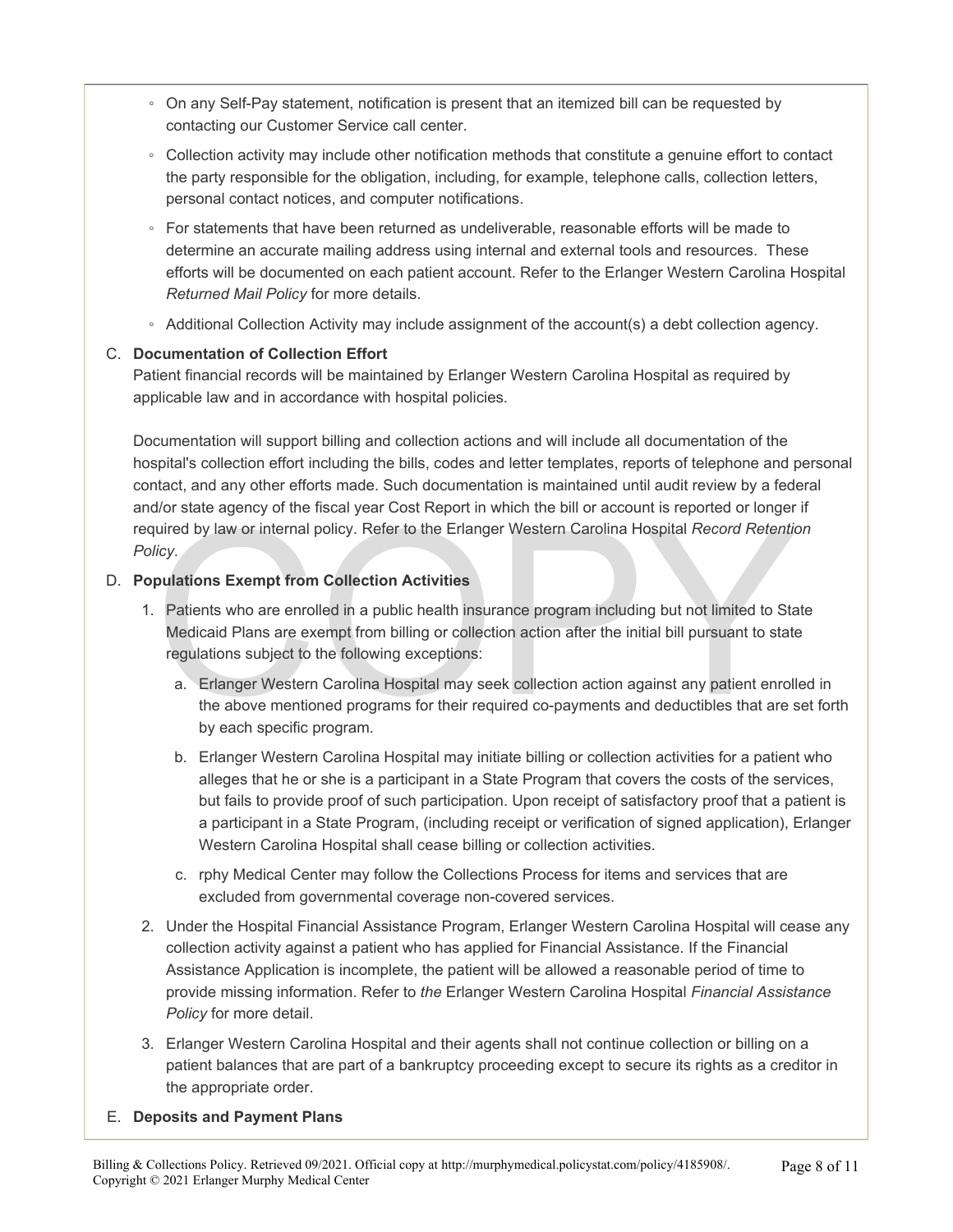- 1. Patients or their responsible parties are expected to pay their full liability for services rendered within thirty (30) days of receipt of their first bill or in accordance with a mutually agreed upon installment payment plan as described in item 4 in this section
- 2. Erlanger Western Carolina Hospital may, to the extent permitted by law, request "pre-admission" or "pre-treatment" deposits based on the estimated charges for the services to be provided if the services are: (1) not covered by insurance; (2) elective services (i.e., not Emergency Level Services or Urgent Care Services.
- 3. Erlanger Western Carolina Hospital may request a deposit from patients eligible for financial hardship based on eligibility level.
- 4. Erlanger Western Carolina Hospital, at a minimum, will offer the following installment plans but may, based on the circumstances, permit repayment with a longer period.
	- a. Upon verbal consent between the patient and an authorized hospital agent, payment in the amount of one third of the total patient balance owed, paid in 3 monthly payments
	- b. Extended payment plans are available through AccessOne
		- 1. "Choice" is available to any patient with a balance less than or equal to \$10,000. The program includes an interest free payment option for up to 24 months.
		- 2. "Choice 10" is available to any patient with a balance greater than \$10,000. The program expands the interest free payment for up to 100 months (based on account balance.) The program also offers a fixed low interest payment option as well.
	- 2. Choice To is available to any patient wint a bataloc gloder than  $\sqrt{10,000}$ . The procedured and the interest free payment for up to 100 months (based on account balance program also offers a fixed low interest payment 3. "Choice Outreach" is available to patients who have a high likelihood of living in poverty. For example, a patient may have already received financial assistance through the CAFA or Hardship Settlement Programs but may still have a balance for which the patient is responsible for paying. Patients who are found to be below 400% of the FPL qualify for this payment arrangement. For accounts with a balance less than \$2500 the minimum payment is set to \$25 a month until the balance is paid in full. For accounts over \$2500 the minimum payment is set to a percentage of the total ranging from .50% to 1% of the balance due.

#### F. **Discretionary Settlements**

Erlanger Western Carolina Hospital may choose to settle outstanding accounts based upon extenuating circumstances.

#### G. **Outside Collection Agencies**

Erlanger Western Carolina Hospital contracts with outside collection agencies to assist in the collection of certain accounts, including patient responsibility amounts not resolved after issuance of hospital bills or final notices.

Erlanger Western Carolina Hospital has a specific authorization or contract with the outside collection agencies and requires such agencies to abide by the Erlanger Western Carolina Hospital Billing and Collection policies for those debts that the agency is pursuing. Erlanger Western Carolina Hospital requires any contracted collection agency to follow the regulations and licensing requirements within the States in which the agency conducts business. Additionally contracted collection agencies must abide by the requirements of the Federal Fair Debt Collection Practices Act.

### **Bad Debt Pre-Placement Review**

After the initial three contacts and after a period of no less than 120 days from discharge Self-Pay accounts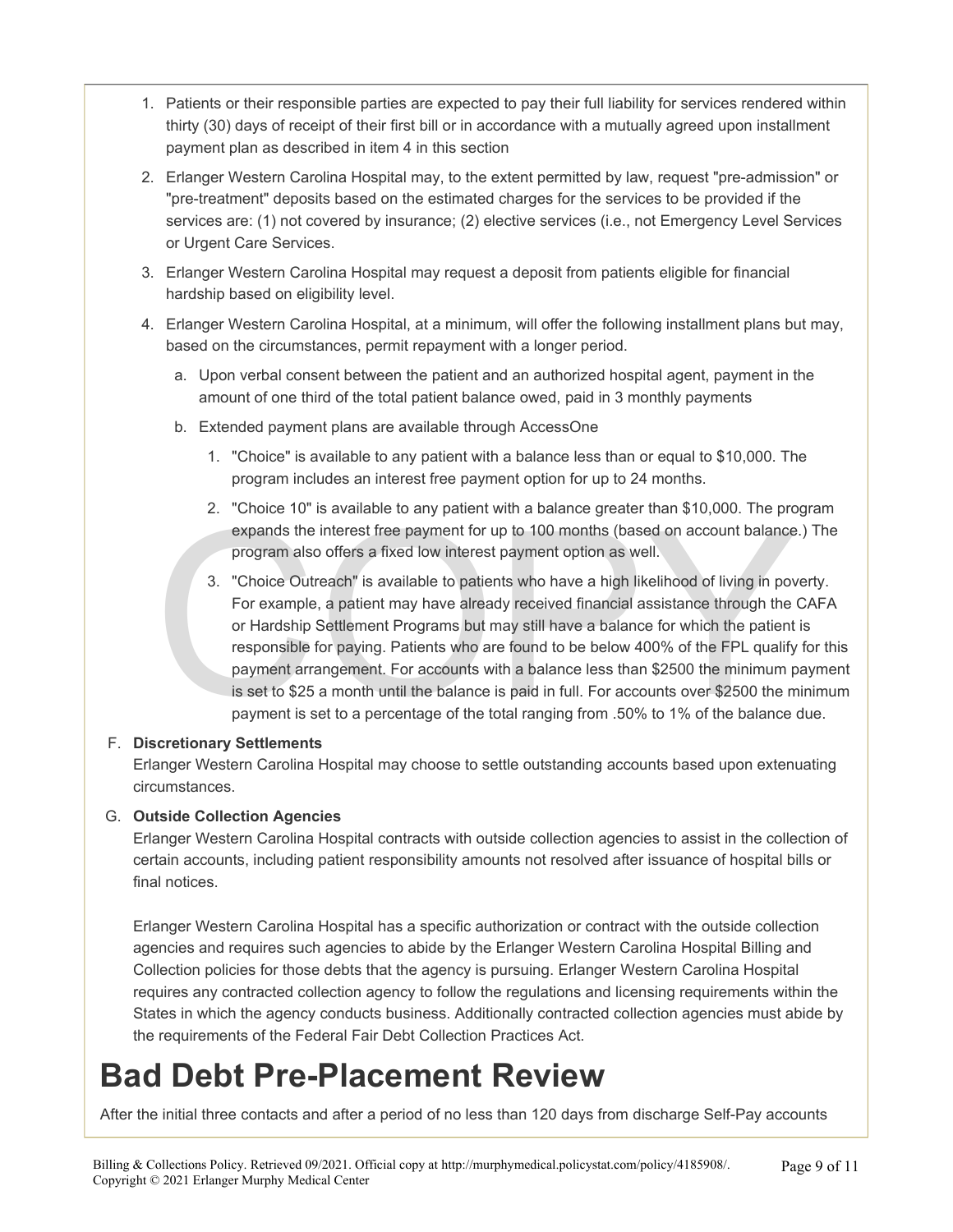are pre-listed for movement to bad debt. A patient account that is not paid in full before the bad debt preplacement review or set up on a payment plan with the facility's credit vendor will be pre-listed for movement to bad debt. The following actions, if applicable, are then taken:

• Accounts are removed if any information has been obtained subsequent to being pre-listed that would indicate the account is collectible.

### **Primary Bad Debt Placement**

Primary Bad Debt placement is a process that usually occurs approximately one week after the accounts reach the pre-list status.

- Accounts are submitted to a hospital approved primary collection agency. Accounts remain with the primary collection agency for a period of at least 270 days.
- The primary collection agencies will notify all patients they contact for the purpose of debt collection of Erlanger Western Carolina Hospital *Financial Assistance Policy*.

### **Secondary Bad Debt Placement**

Secondary Bad Debt placement occurs after primary placement for all accounts over 270 days that have had no payment activity.

- ben dearny.<br>
Se secondary agencies will notify all patients they contact for the purpose of debt collection of Eristern Carolina Hospital *Financial Assistance Policy.*<br>
paid accounts stay with secondary agencies for at le • The secondary agencies will notify all patients they contact for the purpose of debt collection of Erlanger Western Carolina Hospital *Financial Assistance Policy*.
- Unpaid accounts stay with secondary agencies for at least 14 months

### **Bad Debt Account Recall**

Erlanger Western Carolina Hospital will recall accounts from primary and secondary agencies and "clear or clean" the patients file with both the agencies and credit bureaus, if applicable, for the following reasons:

- Patient files for bankruptcy
- Filing of an estate for the patient
- Error by Erlanger Western Carolina Hospital that caused the account to improperly be pre-listed (i.e., payment posting error)
- Medicare cost Recovery

Annually, Erlanger Western Carolina Hospital performs a recall of patient accounts based on the qualifications outlined in the Erlanger Western Carolina Hospital *Bad Debt Policy*.

### **Attachments**

No Attachments

#### **Approval Signatures**

| <b>Step Description</b> | Approver            | <b>Date</b> |
|-------------------------|---------------------|-------------|
| CFO                     | Matthew Thomas: CFO | 07/2020     |